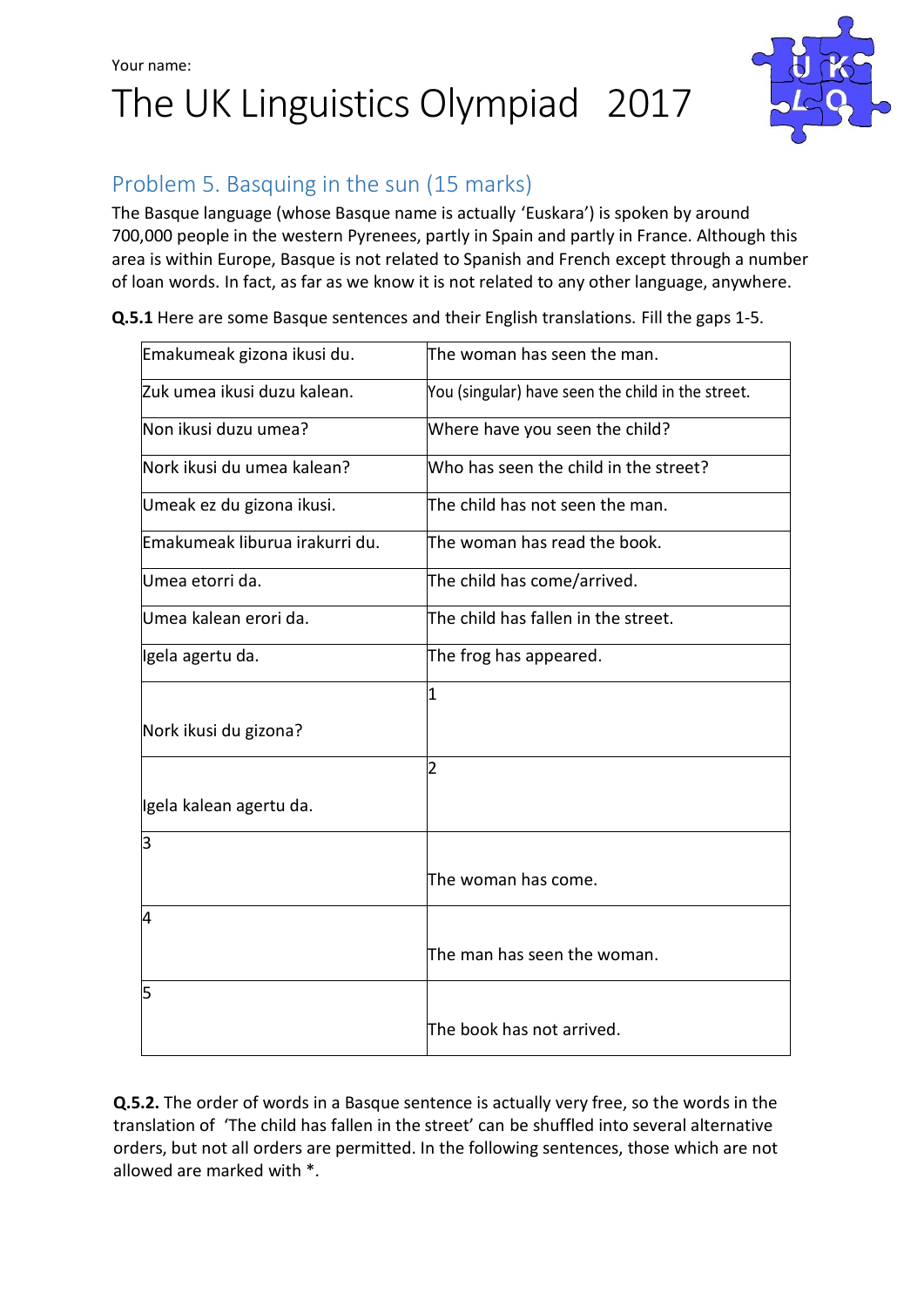# Your name: The UK Linguistics Olympiad 2017



| Umea erori da kalean. | *Erori umea da kalean. |
|-----------------------|------------------------|
| Kalean erori da umea. | *Erori kalean da umea. |
| Erori da umea kalean. | *Erori umea kalean da. |
| Erori da kalean umea. |                        |

Here are some more Basque sentences. Once again your task is to fill the gaps 6-7 in the table.

| Gizonak umeari liburua eman dio.            | The man has given the book to the child.   |
|---------------------------------------------|--------------------------------------------|
|                                             |                                            |
| Irakasleak umeari liburua irakurrarazi dio. | The teacher has made the child read the    |
|                                             | book.                                      |
|                                             |                                            |
| Emakumeak umeari etorrarazi dio.            | 6                                          |
|                                             |                                            |
|                                             | The child has given the frog to the woman. |
|                                             |                                            |
|                                             |                                            |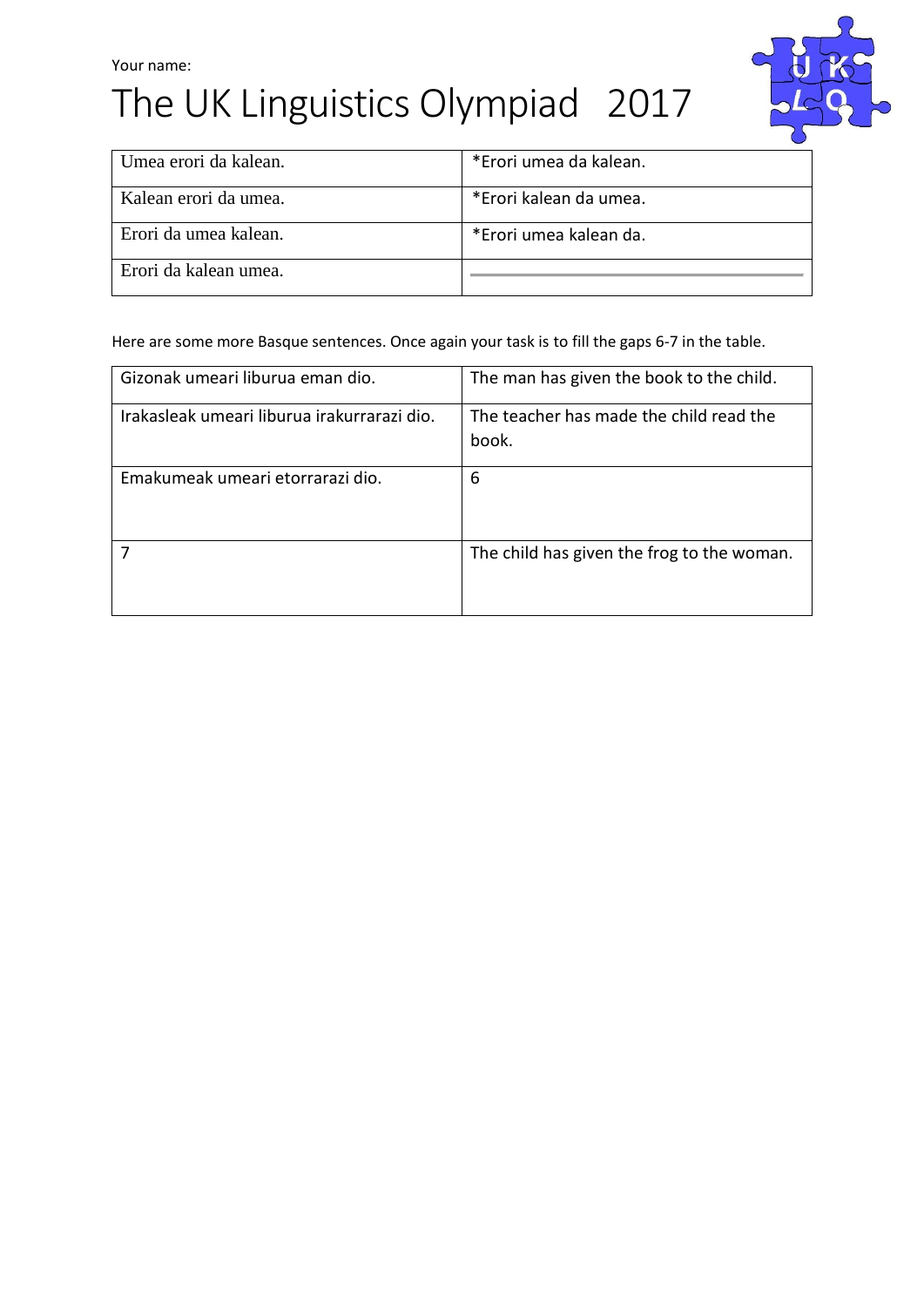# The UK Linguistics Olympiad 2017



### Solution and marking.

#### Scoring (max 22)

- 2 for each correct English **sentence** (max 3 x 2 = 6)
	- o 1 with one mistake. e.g. #6: The woman has come to the child.
	- o accept *arrived* for *come*.
- 1 for each correct Basque **word** (max 3 + 4 + 4 + 5 = 16)
	- o accept any order of words, provided the underlined words are next to each other and correctly ordered.
- Score positively 1 for each target word, ignore extra non-target words.
	- o But insist on correct order; if A … B should be B … A, accept A but not B.
	- o Insist on correct number (singular/plural) and correct affixes.
	- $\circ$  Accept simple past for perfect (e.g. saw  $\sim$  has seen)
	- o But accept an English noun only if its grammatical function is right.
	- o Reject active-passive exchanges even if the meaning is the same.
	- o Accept minor copying errors e.g. liburua ~ libura
- Score generously if different scores are possible, choose the highest.

#### Q.5.1.

| Nork ikusi du gizona?              | 1 Who has seen the man?                   |                |
|------------------------------------|-------------------------------------------|----------------|
|                                    | 2 The frog has appeared in/on the         |                |
|                                    | street. or: The frog in/on the street has |                |
|                                    | appeared. or: The street frog has         |                |
| Igela kalean agertu da.            | appeared.                                 |                |
| 3 Emakumea etorri da.              | The woman has come.                       |                |
| 4 Gizonak emakumea ikusi du.       | The man has seen the woman.               | 4              |
| 5 Liburua ez da etorri.            | The book has not arrived.                 | 4              |
| Q.5.2.                             |                                           |                |
| Emakumeak umeari etorrarazi dio.   | 6 The woman has made the child come.      | $\overline{2}$ |
| 7 Umeak emakumeari igela eman dio. | The child has given the frog to the       | 5              |
|                                    | woman.                                    |                |